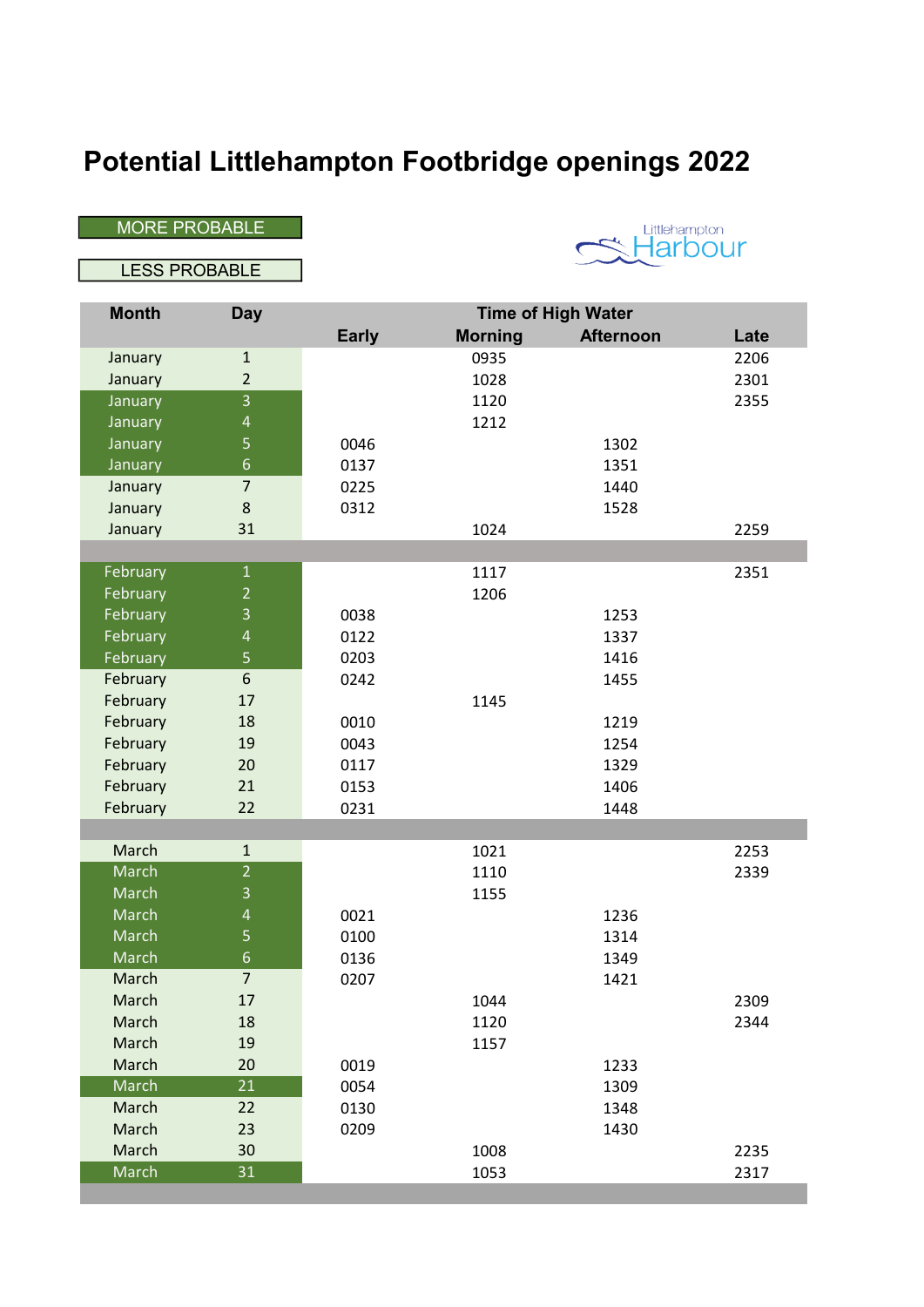| April            | $\mathbf 1$             |              | 1135 |              | 2356 |
|------------------|-------------------------|--------------|------|--------------|------|
| April            | $\overline{c}$          |              | 1214 |              |      |
| April            | $\overline{3}$          | 0032         |      | 1248         |      |
| April            | $\overline{\mathbf{4}}$ | 0104         |      | 1319         |      |
| April            | 5                       | 0130         |      | 1346         |      |
| April            | 15                      |              | 1011 |              | 2234 |
| April            | 16                      |              | 1051 |              | 2313 |
| April            | 17                      |              | 1131 |              | 2352 |
| April            | 18                      |              | 1211 |              |      |
| April            | 19                      | 0030         |      | 1250         |      |
| April            | 20                      | 0110         |      | 1332         |      |
| April            | 21                      | 0152         |      | 1420         |      |
| April            | 28                      |              | 0944 |              | 2208 |
| April            | 29                      |              | 1027 |              | 2249 |
| April            | 30                      |              | 1108 |              | 2327 |
|                  |                         |              |      |              |      |
| May              | $\mathbf 1$             |              | 1146 |              |      |
| May              | $\mathbf 2$             | 0001         |      | 1221         |      |
| May              | $\overline{\mathbf{3}}$ | 0031         |      | 1249         |      |
| May              | 14                      |              | 936  |              | 2159 |
| May              | 15                      |              | 1020 |              | 2242 |
| May              | 16                      |              | 1105 |              | 2325 |
| May              | 17                      |              | 1151 |              |      |
| May              | 18                      | 0010         |      | 1237         |      |
| May              | 19                      | 0056         |      | 1326         |      |
| May              | 20                      | 0144         |      | 1419         |      |
|                  |                         |              |      |              |      |
|                  |                         |              |      |              |      |
| June             | 12                      |              | 0904 |              | 2129 |
| June             | 13                      |              | 0954 |              | 2216 |
| June             | 14                      |              | 1046 |              | 2306 |
| June             | 15                      |              | 1138 |              | 2357 |
| June             | 16                      |              | 1231 |              |      |
| June             | 17                      | 0048         |      | 1324         |      |
| June             | 18                      | 0141         |      | 1417         |      |
| June             | 19                      | 0235         |      | 1513         |      |
|                  |                         |              |      |              |      |
| July             | 13                      |              | 1036 |              | 2257 |
| July             | 14                      |              | 1133 |              | 2351 |
|                  | 15                      |              | 1227 |              |      |
| July             |                         |              |      |              |      |
| July             | 16<br>17                | 0043         |      | 1318<br>1407 |      |
| July             |                         | 0133         |      |              |      |
| July             | 18                      | 0223         |      | 1454         |      |
| July             | 19                      | 0311         |      | 1540         |      |
|                  |                         |              |      |              |      |
| August           | 11                      |              | 1033 |              | 2253 |
| August           | 12                      |              | 1127 |              | 2344 |
| August           | 13                      |              | 1217 |              |      |
| August           | $14\,$                  | 0032         |      | 1302         |      |
| August           | 15                      | 0118         |      | 1345         |      |
| August<br>August | 16<br>17                | 0200<br>0240 |      | 1426<br>1504 |      |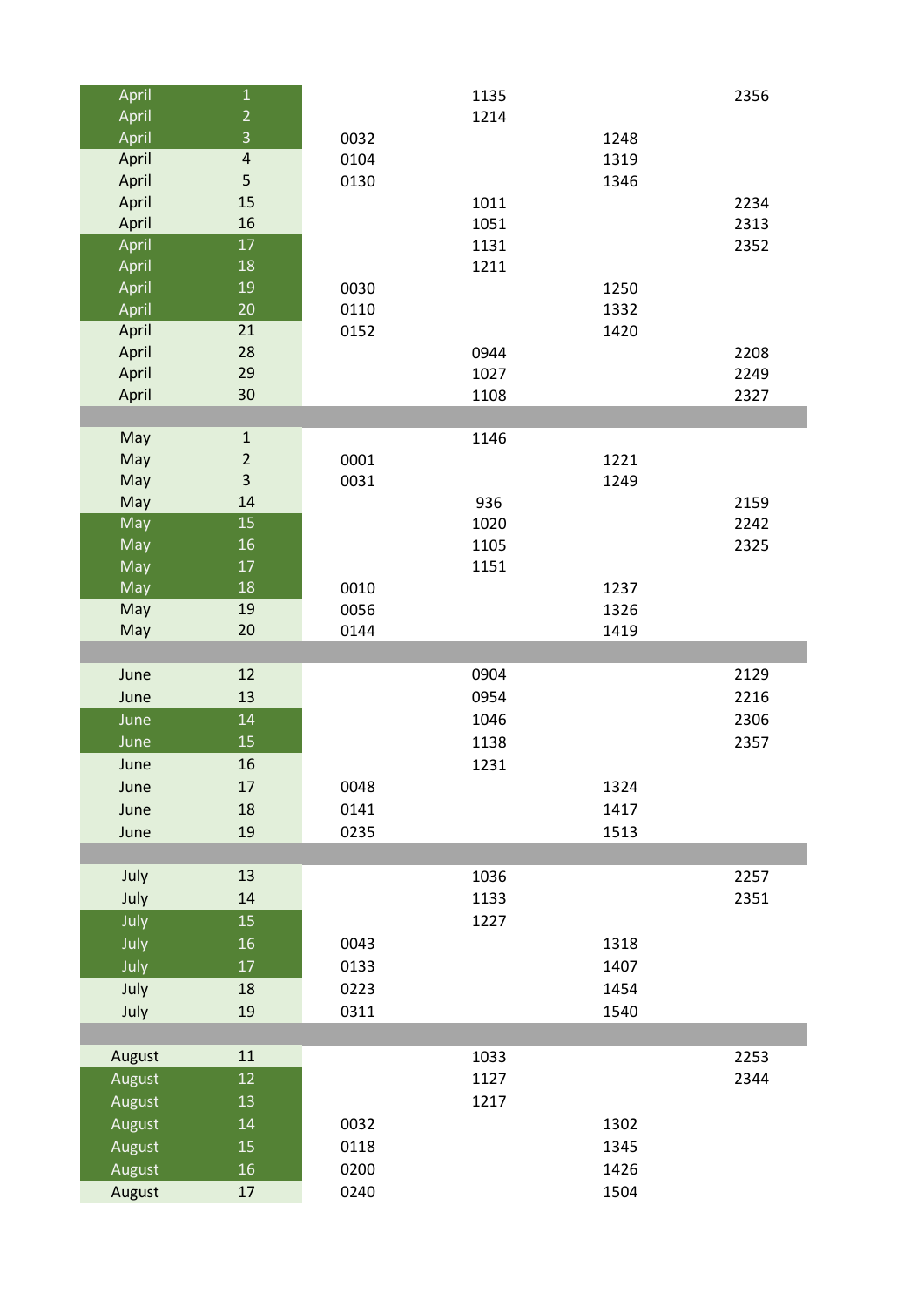| August    | 28             |      | 1158 |      |      |
|-----------|----------------|------|------|------|------|
| August    | 29             | 0004 |      | 1228 |      |
| August    | 30             | 0036 |      | 1259 |      |
| August    | 31             | 0110 |      | 1331 |      |
|           |                |      |      |      |      |
| September | $\mathbf 1$    | 0144 |      | 1407 |      |
| September | 9              |      | 1026 |      | 2245 |
| September | 10             |      | 1113 |      | 2331 |
| September | 11             |      | 1157 |      |      |
| September | 12             | 0014 |      | 1238 |      |
| September | 13             | 0054 |      | 1316 |      |
| September | 14             | 0131 |      | 1351 |      |
| September | 15             | 0205 |      | 1424 |      |
| September | 25             |      | 1053 |      | 2303 |
| September | 26             |      | 1125 |      | 2337 |
| September | 27             |      | 1158 |      |      |
| September | 28             | 0011 |      | 1231 |      |
| September | 29             | 0045 |      | 1305 |      |
| September | 30             | 0121 |      | 1342 |      |
|           |                |      |      |      |      |
| October   | $\mathbf 1$    | 0200 |      | 1423 |      |
| October   | $\bf 8$        |      | 1008 |      | 2226 |
| October   | $\overline{9}$ |      | 1051 |      | 2309 |
| October   | 10             |      | 1131 |      | 2349 |
| October   | 11             |      | 1208 |      |      |
| October   | 12             | 0026 |      | 1243 |      |
| October   | 13             | 0100 |      | 1314 |      |
| October   | 14             | 0130 |      | 1342 |      |
| October   | 24             |      | 1015 |      | 2230 |
| October   | 25             |      | 1051 |      | 2308 |
| October   | 26             |      | 1127 |      | 2345 |
| October   | 27             |      | 1203 |      |      |
| October   | 28             | 0023 |      | 1241 |      |
| October   | 29             | 0103 |      | 1322 |      |
| October   | 30             | 0148 |      | 1408 |      |
|           |                |      |      |      |      |
| November  | 6              |      | 0941 |      | 2202 |
| November  | $\overline{7}$ |      | 1022 |      | 2244 |
| November  | $\bf 8$        |      | 1102 |      | 2322 |
| November  | 9              |      | 1139 |      | 2359 |
| November  | 10             |      | 1212 |      |      |
| November  | 11             | 0032 |      | 1240 |      |
| November  | 12             | 0103 |      | 1309 |      |
| November  | 22             |      | 0937 |      | 2158 |
| November  | 23             |      | 1018 |      | 2240 |
| November  | 24             |      | 1059 |      | 2323 |
| November  | 25             |      | 1142 |      |      |
| November  | 26             | 0008 |      | 1226 |      |
| November  | 27             | 0056 |      | 1313 |      |
| November  | 28             | 0146 |      | 1405 |      |
|           |                |      |      |      |      |